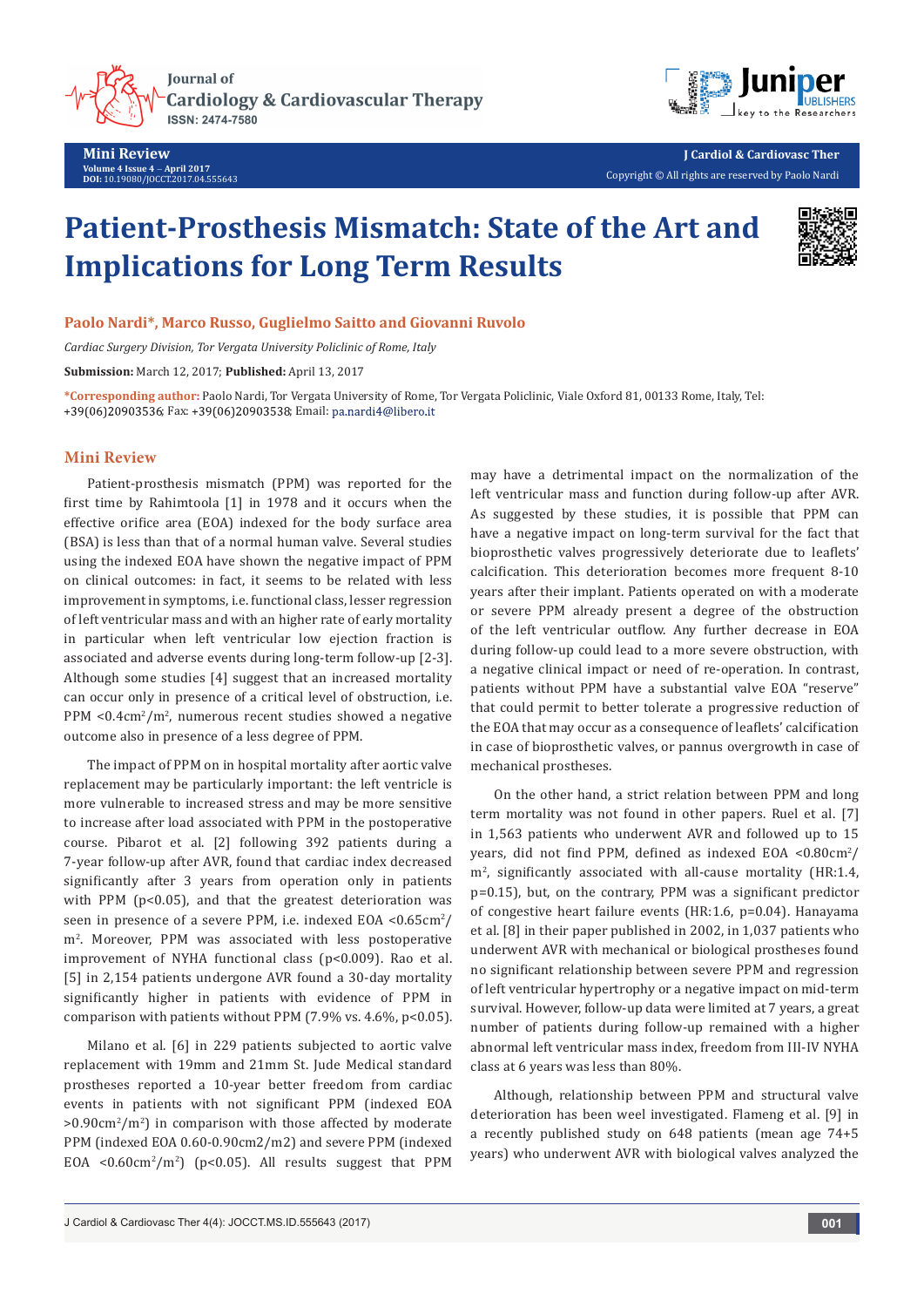occurrence of structural valve degeneration (SVD) at 10 years of follow-up.

SVD was diagnosed in 12.6% of patients. PPM and the absence of antimineralization treatment of the biological valve was found as independent predictors of SVD. In detail, patients receiving a non-treated valve show a freedom of SVD at 10 years follow-up of 70+4.3% vs 90.9±3.6% in those receiving a treated valve (p<0.0001). Patients having PPM and receiving a non-treated valve showed a freedom of SVD at 10 years of only 59.8+7.0% vs 88.7+3.6% in patients also having PPM but receiving a treated valve (p<0.0001). In patients not having PPM, the corresponding values were 78.0+4.3% and 92.7+3.4% for non-treated vs treated valves, respectively (p=0.01).

In a recent multi-center study performed by Bavaria et al. [10] the Trifecta valve results as an unique pericardial bioprosthesis that provides excellent hemodynamic performance while providing ease of implantation. In this study Trifecta bioprosthesis was implanted in 1,014 patients (mean age of 72.5 years). Early (≤30 day) mortality occurred in 18 patients (1.8%), and there were 23 late (≥31 days) deaths. There were no early valve thrombosis, endocarditis, or clinically significant hemolysis, and 5 late valve explants, only one due to SVD. At the time of discharge, average mean gradients ranged from 9.3 to 4.1mmHg and EOA ranged from 1.58 to 2.50cm<sup>2</sup> for valve sizes 19 to 29mm.

In an elegant study on the fluid-dynamic results obtained comparing four pericardial aortic bioprostheses (Magna Ease, Mitroflow, Trifecta, and Soprano-Armonia) implanted in small porcine aortic roots, Tasca et al. [11] reported after Trifecta implantation, in comparison with the other implanted bioprostheses, better EOA (2.3+0.3 vs 1.57+0.2 [Magna Ease], 1.77+0.2 [Mitroflow], 1.75+0.2cm<sup>2</sup> [Soprano-Armonia], p<0.001), lower mean gradients (6.1+2 vs 13.2+3, 10.2+3, 9.6+2mmHg, p<0.001), and lower valve resistance (33+10 vs 69+16, 55+13, 51+11dyn\*s/cm<sup>5</sup>, p<0.001), showing that the bioprostheses with the pericardium outside the stent (i.e., the Trifecta valve) are more efficient, thus preventing PPM and structural valve deterioration.

## **Conclusion**

Current knowledge would suggest that moderate PPM should be avoided in patients with certain condition, i.e. depressed left ventricular function, severe left ventricular hypertrophy, age <70 years, athletic lifestyle, elderly patients seeking enhanced

quality of life, concomitant mild or moderate mitral regurgitation not addressed by surgery. On the contrary, severe PPM should be avoided in all cases. The use of a newer better performing and at easy implantation bioprostheses can significantly decrease the occurrence of PPM, without any increased operative risk related with the requirement of more demanding and complex surgical techniques to the annulus and aortic root enlargement.

#### **References**

- 1. [Rahimtoola SH \(1978\) The problem of valve prosthesis-patient](https://www.ncbi.nlm.nih.gov/pubmed/348341)  [mismatch. Circulation 58\(1\): 20-24.](https://www.ncbi.nlm.nih.gov/pubmed/348341)
- 2. [Pibarot P, Dumesnil JG, Lemieux M, Cartier P, Métras J, et al. \(1998\)](https://www.ncbi.nlm.nih.gov/pubmed/9587864)  [Impact of prosthesis-patient mismatch on hemodynamic and](https://www.ncbi.nlm.nih.gov/pubmed/9587864)  [symptomatic status, morbidity, and mortality after aortic valve](https://www.ncbi.nlm.nih.gov/pubmed/9587864)  [replacement with a bioprosthetic heart valve. J Heart Valve Dis 7\(2\):](https://www.ncbi.nlm.nih.gov/pubmed/9587864)  [211-218.](https://www.ncbi.nlm.nih.gov/pubmed/9587864)
- 3. [Blackstone EH, Cosgrove DM, Jamieson WR, Birkmeyer NJ, Lemmer JH,](https://www.ncbi.nlm.nih.gov/pubmed/14502155)  [et al. \(2003\) Prosthesis size and long-term survival after aortic valve](https://www.ncbi.nlm.nih.gov/pubmed/14502155)  [replacement. J Thorac Cardiovasc Surg 126\(3\): 783-796.](https://www.ncbi.nlm.nih.gov/pubmed/14502155)
- 4. [Daneshvar S, Rahimtoola SH \(2012\) Valve prosthesis-patient mismatch](https://www.ncbi.nlm.nih.gov/pubmed/22995022)  [\(VP-PM\): a long-term perspective. J Am Coll Cardiol 60\(13\): 1123-](https://www.ncbi.nlm.nih.gov/pubmed/22995022) [1135.](https://www.ncbi.nlm.nih.gov/pubmed/22995022)
- 5. [Rao V, Jamieson WR, Ivanov J, Armstrong S, David TE \(2000\) Prosthesis](https://www.ncbi.nlm.nih.gov/pubmed/11082354)[patient mismatch affects survival following aortic valve replacement.](https://www.ncbi.nlm.nih.gov/pubmed/11082354)  [Circulation 102\(19 Suppl 3\): 1115-1119.](https://www.ncbi.nlm.nih.gov/pubmed/11082354)
- 6. [Milano AD, De Carlo M, Mecozzi G, D'Alfonso A, Scioti G, et al. \(2002\)](https://www.ncbi.nlm.nih.gov/pubmed/11834061)  [Clinical outcome in patients with 19mm and 21mm St. Jude aortic](https://www.ncbi.nlm.nih.gov/pubmed/11834061)  [prostheses: comparison at long-term follow-up. Ann Thorac Surg](https://www.ncbi.nlm.nih.gov/pubmed/11834061)  [73\(1\): 37-43.](https://www.ncbi.nlm.nih.gov/pubmed/11834061)
- 7. [Ruel M, Rubens FD, Masters RG, Pipe AL, Bé](https://www.ncbi.nlm.nih.gov/pubmed/14752425)dard P, et al. (2004) Late [incidence and predictors of persistent or recurrent heart failure](https://www.ncbi.nlm.nih.gov/pubmed/14752425)  in patients with aortic prosthetic valves. J Thorac Cardiovasc Surg [127\(1\): 149-159.](https://www.ncbi.nlm.nih.gov/pubmed/14752425)
- 8. [Hanayama N, Christakis GT, Mallidi HR, Joyner CD, Fremes SE, et](https://www.ncbi.nlm.nih.gov/pubmed/12078776)  [al. \(2002\) Patient prosthesis mismatch is rare after aortic valve](https://www.ncbi.nlm.nih.gov/pubmed/12078776)  [replacement: valve size may be irrelevant. Ann Thorac Surg 73\(6\):](https://www.ncbi.nlm.nih.gov/pubmed/12078776)  [1822-1829.](https://www.ncbi.nlm.nih.gov/pubmed/12078776)
- 9. [Flameng W, Rega F, Vercalsteren M, Herijgers P, Meuris B \(2014\)](https://www.ncbi.nlm.nih.gov/pubmed/23623617)  [Antimineralization treatment and patient-prosthesis mismatch are](https://www.ncbi.nlm.nih.gov/pubmed/23623617)  [major determinants of the onset and incidence of structural valve](https://www.ncbi.nlm.nih.gov/pubmed/23623617)  [degeneration in bioprosthetic heart valves. J Thorac Cardiovasc Surg](https://www.ncbi.nlm.nih.gov/pubmed/23623617)  [147\(4\): 1219-1224.](https://www.ncbi.nlm.nih.gov/pubmed/23623617)
- 10. [Bavaria JE, Desai ND, Cheung A, Petracek MR, Groh MA, et al. \(2014\)](https://www.ncbi.nlm.nih.gov/pubmed/23477687)  [The St Jude Medical Trifecta aortic pericardial valve: results from a](https://www.ncbi.nlm.nih.gov/pubmed/23477687)  [global, multicenter, prospective clinical study. J Thorac Cardiovasc Surg](https://www.ncbi.nlm.nih.gov/pubmed/23477687)  [147\(2\): 590-597.](https://www.ncbi.nlm.nih.gov/pubmed/23477687)
- 11. [Tasca G, Vismara R, Fiore GB, Mangini A, Romagnoni C, et al. \(2015\)](https://www.ncbi.nlm.nih.gov/pubmed/25414428)  [Fluid-dynamic results of in vitro comparison of four pericardial](https://www.ncbi.nlm.nih.gov/pubmed/25414428)  [bioprostheses implanted in small porcine aortic roots. Eur J](https://www.ncbi.nlm.nih.gov/pubmed/25414428)  [Cardiothorac Surg 47\(2\): e62-e67.](https://www.ncbi.nlm.nih.gov/pubmed/25414428)